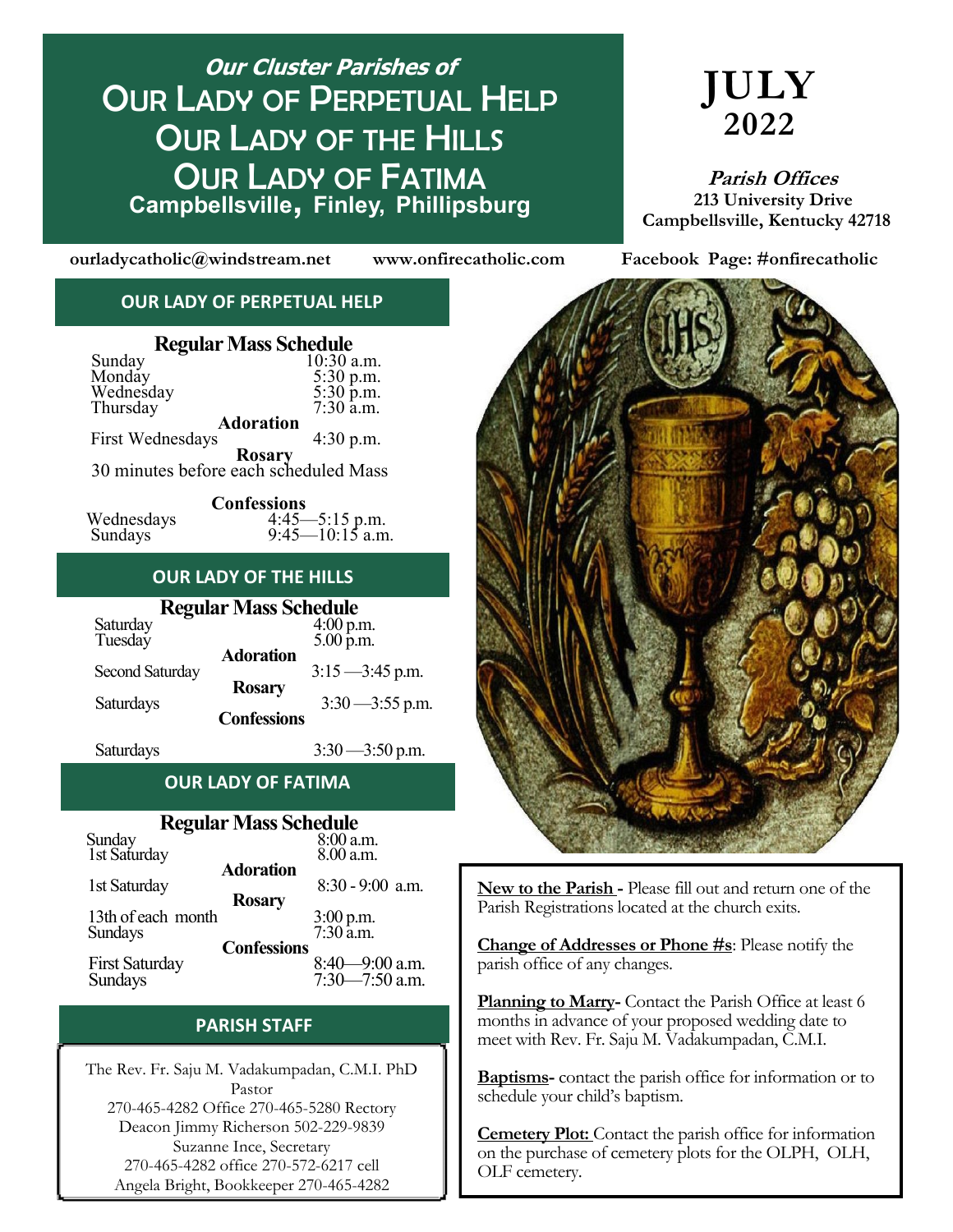Mass Schedule & Intentions

## Our Lady of Perpetual Help

#### **OLPH Mass Schedule & Intentions**

#### **OLPH Calendar of Special Events**

| Sun.   | 3  | 10:30 a.m.  | Doug Tucker (L)              | Wed.                                                                                                                  | 6  | 4:30 p.m.                                     | Adoration   |
|--------|----|-------------|------------------------------|-----------------------------------------------------------------------------------------------------------------------|----|-----------------------------------------------|-------------|
| Mon.   | 4  | 5:30 p.m.   | For our country              |                                                                                                                       |    | 4:45 p.m.                                     | Confessions |
| Wed.   | 6  | 5:30 p.m.   | Gary & Brenda Goodin (L)     |                                                                                                                       |    | 5:30 p.m.                                     | Mass        |
| Thurs. | 7  | $7:45$ p.m. | For military families        | Thurs.                                                                                                                | 7  | 6:00 p.m.                                     | <b>RCIA</b> |
| Sun.   | 10 | 10:30 a.m.  | Pro Propolo                  | Thurs.                                                                                                                | 14 | 6:00 p.m.                                     | <b>RCIA</b> |
| Mon.   | 11 | 5:30 p.m.   | Danny Sallee (L)             | Thurs.                                                                                                                | 21 | 6:00 p.m.                                     | <b>RCIA</b> |
| Wed.   | 13 | 5:30 p.m.   | For first responders         | Thurs.                                                                                                                | 28 | 6:00 p.m.                                     | <b>RCIA</b> |
| Thurs. | 14 | 7:30 a.m.   | Sam Bray (L)                 |                                                                                                                       |    |                                               |             |
| Sun.   | 17 | 10:30 a.m.  | Pro Propolo                  |                                                                                                                       |    |                                               |             |
| Mon.   | 18 | 5:30 p.m.   | Irvin & Carolyn Bland (L)    |                                                                                                                       |    |                                               |             |
| Wed.   | 20 | 5:30 p.m.   | John & Sheila Wethington (L) |                                                                                                                       |    |                                               |             |
| Thurs. | 21 | 7:30 a.m.   | Rosie Roberts (+)            |                                                                                                                       |    |                                               |             |
| Sun.   | 24 | 10:30 a.m.  | Donna Wise (L)               |                                                                                                                       |    |                                               |             |
| Mon.   | 25 | 5:30 p.m.   | Jay and Angela Bright (L)    |                                                                                                                       |    |                                               | will have   |
| Wed.   | 27 | 5:30 p.m.   | For teachers                 | Our Lady of Perpetual Help<br>Adoration the first Wednesday of every month<br>beginning at 4:30 p.m. with Confessions |    |                                               |             |
| Thurs. | 28 | 7:30 a.m.   | For the elderly              |                                                                                                                       |    |                                               |             |
| Sun.   | 31 | 10:30 a.m.  | Thomas Family (L)            |                                                                                                                       |    | starting at 4:45 and Mass begins at 5:30 p.m. |             |

# Our Lady of the Hills

| <b>OLH Mass Schedule &amp; Intentions</b> |                                        |           |                                              |  |  |
|-------------------------------------------|----------------------------------------|-----------|----------------------------------------------|--|--|
| Sat.                                      | 2                                      | 4:00 p.m. |                                              |  |  |
|                                           |                                        |           | Gordie Miles & All deceased Miles Family (+) |  |  |
| Tues.                                     | 5                                      | 5:00 p.m. | Patsy & Russell Buckman(+)                   |  |  |
| Sat.                                      | 9                                      | 4:00 p.m. |                                              |  |  |
|                                           | Lawrence & Florine & Marcia Vaughn (+) |           |                                              |  |  |
| Tues.                                     | 12                                     | 5:00 p.m. | Ernest & Gertrude Buckman(+)                 |  |  |
| Sat.                                      | 16                                     | 4:00 p.m. | Bobby Buckman (+)                            |  |  |
| Tues.                                     | 19                                     | 5:00 p.m. | Karen Knopp (+)                              |  |  |
| Sat.                                      | 23                                     | 4:00 p.m. | Pro Propolo                                  |  |  |
| Tues.                                     | 26                                     | 5:00 p.m. | Helen & Buddy & Bill Moore(+)                |  |  |
| Sat.                                      | 30                                     | 4:00 p.m. | Angela Bright (L)                            |  |  |
|                                           |                                        |           |                                              |  |  |

#### **OLH Calendar of Special Events**

Sat. 9 3:15 p.m. Adoration 3:30 p.m. Confessions 4:00 p.m. Mass

OLH will have Adoration the second Saturday of every month from 3:15– 3:45 p.m. with Mass to follow at 4:00 p.m.

# Our Lady of Fatima

| <b>OLF Mass Schedule &amp; Intentions</b> |    |           |                                       |  |
|-------------------------------------------|----|-----------|---------------------------------------|--|
|                                           | 2  |           | 8:00 a.m. Greg Murphy $(+)$           |  |
| Sat.<br>Sun.                              | 3  |           | 8:00 a.m. Shively Family (+)          |  |
| Sun.                                      | 10 |           | 8:00 a.m. Richard & Linda RoBards (L) |  |
| Sun.                                      | 17 | 8:00 a.m. | Joyce Abell (+)                       |  |
| Sun.                                      | 24 |           | 8:00 a.m. Mattingly Family (L & +)    |  |
| Sun.                                      | 31 |           | 8:00 a.m. Pro Propolo                 |  |
|                                           |    |           |                                       |  |

**OLF Calendar of Special Events** Sat. 2 7:30 a.m. Adoration Wed. 13 3:00 a.m. Rosary

#### **Celebration of 75th Anniversary of Our Lady of Fatima Church in 2023**

Please contact Richard RoBards if you are interested in helping to support the planning or contributing in any way to this celebration.

*Come Pray the Rosary with us! On the 13th of every month at 3 p.m.at Our Lady of Fatima*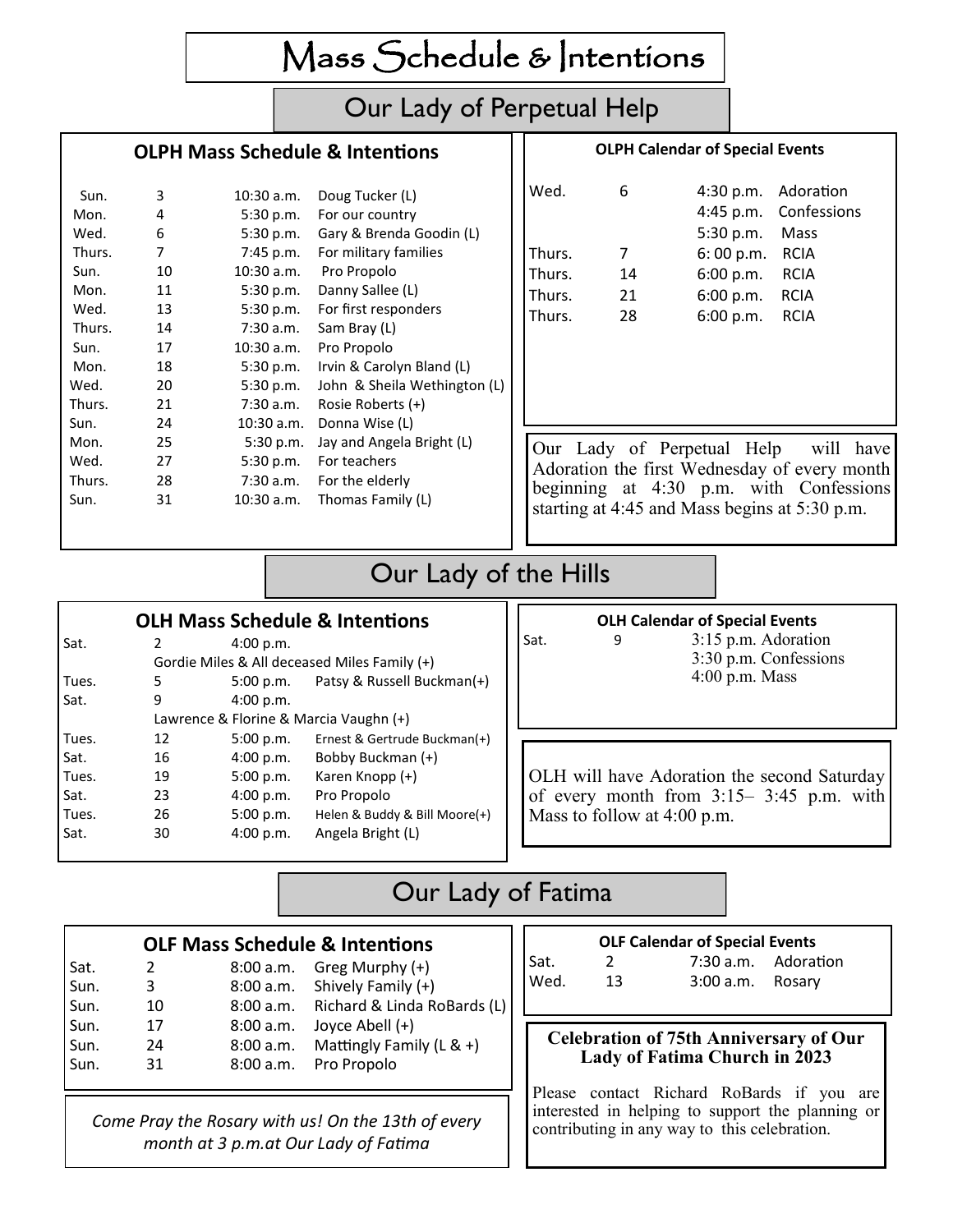- 
- 4 Dennie Simpson & Joanne Tyler 25 Jay and Angela Bright
- 11 Danny Sallee<br>14 Sam Brav
- Sam Bray
- 24 Donna Wise
- 30 Angela Bright

### **JULY BIRTHDAYS JULY ANNIVERSARIES**

- 1 Donte Hatcher 1 Communication of the USA Cary and Brenda Goodin<br>2 Doug Tucker 18 Irvin & Carolyn Bland
	- 2 Doug Tucker 18 Irvin & Carolyn Bland
		-

#### July 4th - 14th Sunday of Ordinary Time Our Lord teaches in the synagogue and is rejected by those present. July 11th - 15th Sunday of Ordinary Time Jesus sends out the twelve apostles and gives them authority over unclean spirits. July 18th - 16th Sunday of Ordinary Time Jesus invites the Apostles to "come away and rest a while." July 25th - 17th Sunday of Ordinary Time This Gospel tells the story of the miracle of the loaves and fishes. **Focus of the Liturgy** Feasts for July 1. Junipero Serra (USA),Opt. Mem. 3. Thomas the Apostle,Feast 4. Fourteenth Sunday in Ordinary Time,Sunday 5. Anthony Mary Zaccaria; Elizabeth of Portugal,Opt. Mem. 6. Maria Goretti,Opt. Mem. 9. Augustine Zhao Rong and companions,Opt. Mem. 11. Fifteenth Sunday in Ordinary Time,Sunday 13. Henry,Opt. Mem. 14. Kateri Tekakwitha (USA),Memorial 15. Bonaventure,Memorial 16. Our Lady of Mount Carmel,Opt. Mem. 18. Sixteenth Sunday in Ordinary Time,Sunday 20. Apollinaris,Opt. Mem. 21. Lawrence of Brindisi,Opt. Mem. 22. Feast of Mary Magdalene,Feast 23. Bridget,Opt. Mem. 24. Sharbel (Charbel) Makhloof,Opt. Mem. 25. Seventeenth Sunday in Ordinary Time,Sunday 26. Joachim and Anne,Memorial 29. Martha, Mary and Lazarus,Memorial 30. Peter Chrysologus; Bl. Solanus Casey (USA),Opt. Mem. 31. Ignatius of Loyola,Memorial The Gospel readings for the Sundays in July 2021 are taken from St. Mark and St. John— all are from Year B, Cycle 1.

## Spring Forward